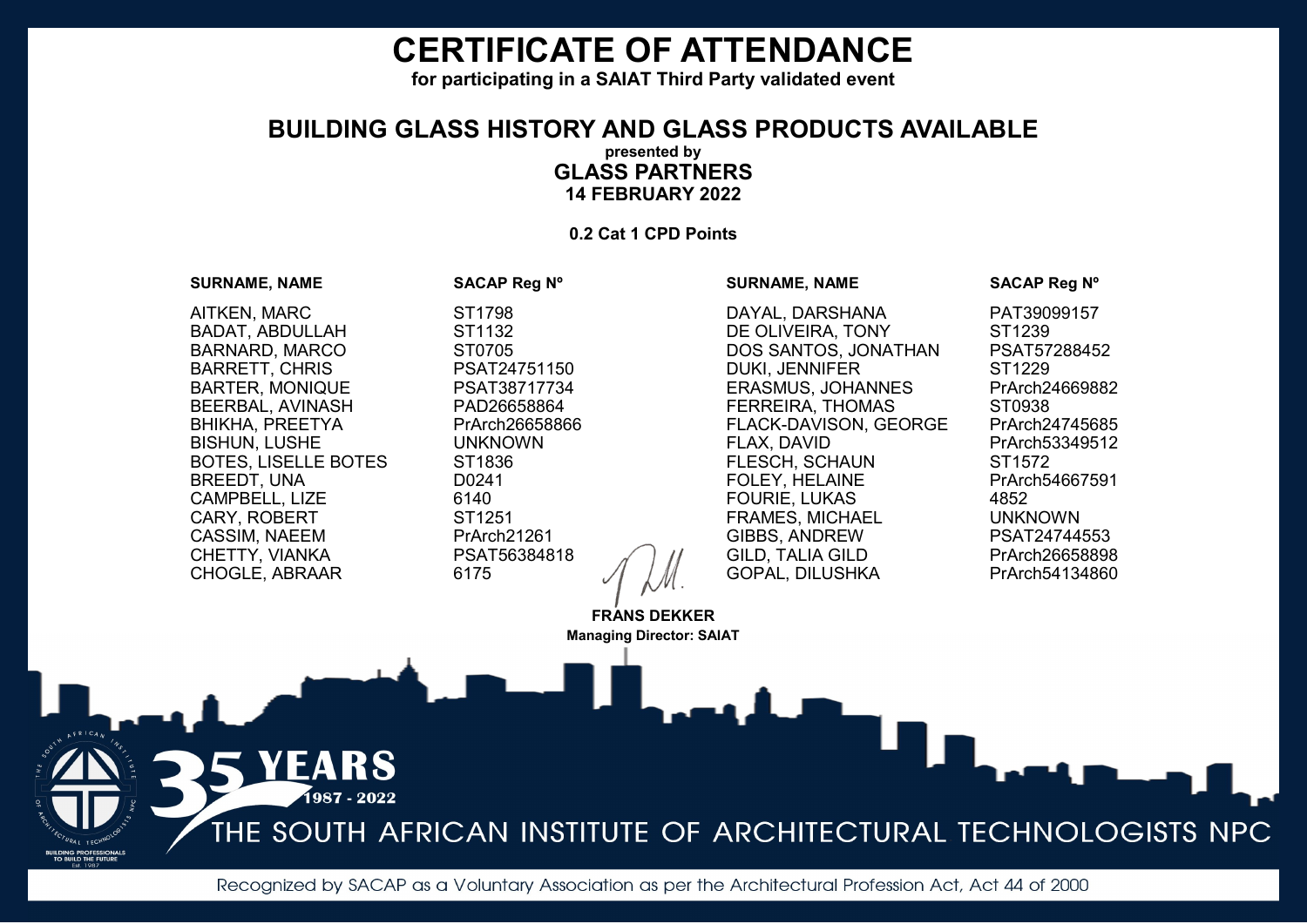**for participating in a SAIAT Third Party validated event**

## **BUILDING GLASS HISTORY AND GLASS PRODUCTS AVAILABLE presented by GLASS PARTNERS 14 FEBRUARY 2022**

**0.2 Cat 1 CPD Points** 

#### **SURNAME, NAME SACAP Reg Nº**

**SURNAME, NAME SACAP Reg Nº**

GORDON, ESTELLE T0145 GREEFF, ANTOINETTE PAT24745038 GREEFF, BRAAM PrArch 21226<br>GROENEWALD ROSÉ-MARIE 55861001 GROENEWALD, ROSÉ-MARIE<br>HAIN, JOANNE HAYES, RICH 5234<br>HEINE BEVERLY 5T2516 HEINE, BEVERLY HOLLINS, MILES PrArch21182 HOOSAIN M A, RIDWAAN PSAT24713558 HOVE, SHINGIRAI<br>HUGO. ILSE HUMAN, CARL PAD33658242 JANSE VAN RENSBURG, S PrArch41641510<br>JANSE VAN RENSBURG G PrArch21949 JANSE VAN RENSBURG, G PrArch21949 KILLIAN, MARISKA

> ARS 1987 - 2022

PrArch24750561<br>5234 PrArch24750006

KILUMBILO, BAKARI PrArch41333681 LE ROUX, LORE PAT52584248 LINARES, LILLIAN 5772<br>LINDEQUE, HANNE-MARIE PrArch24751207 LINDEQUE, HANNE-MARIE LOCHNER, TOBIAS 3400<br>COUWIES JACO 5T1459 LOUWIES, JACO MAC LEAN, HARRY ST0805 MALAN, JOHANNES PrArch24751400 MARAIS, HENNIE ST2398<br>MARÉ. IGNATIUS PSAT24751250 MARÉ, IGNATIUS PSAT24751250<br>MASILELA. AMOGELANG PSAT24750133 MASILELA, AMOGELANG MASIU, MMAMATSHWANE PAT34629043 MOCKE, WOUTER 2838 MOCKE, PIETER PRArch24750596<br>MONNI ANDRÈ ST1867 MONNI, ANDRÈ

THE SOUTH AFRICAN INSTITUTE OF ARCHITECTURAL TECHNOLOGISTS NPC

Recognized by SACAP as a Voluntary Association as per the Architectural Profession Act, Act 44 of 2000

**FRANS DEKKER Managing Director: SAIAT**